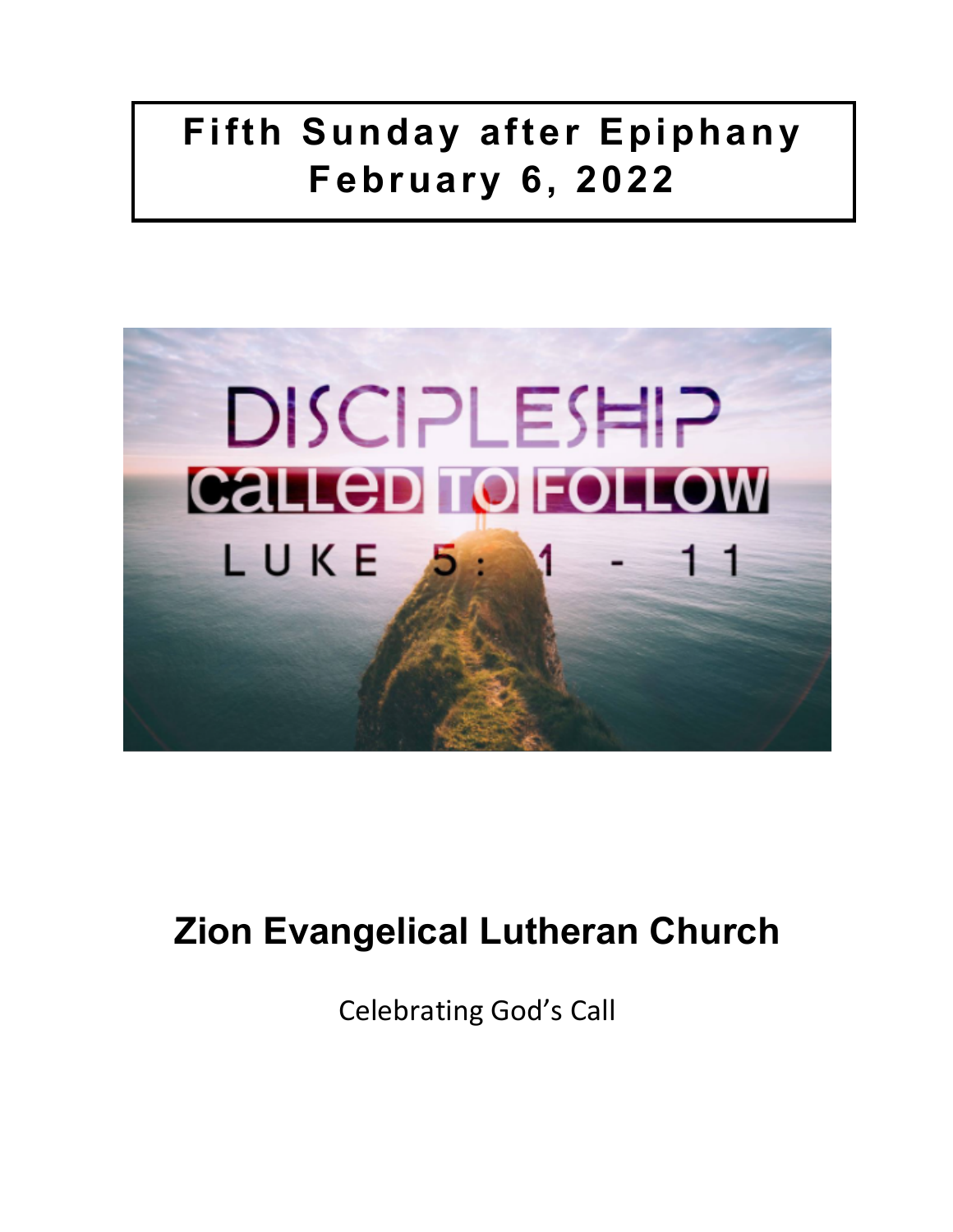# **Fifth Sunday after Epiphany**

*Please be sure that all electronic devices are silenced*. \*Indicates to stand, as able.

# **GATHERING** *The Holy Spirit calls us together as the people of God.*

The fifth Sunday after Epiphany continues to highlight unlikely instruments and circumstances appointed to reveal God's glory. "Who will go for us?" God asks. A person of unclean lips, a former persecutor of the church of God, and three fishermen who couldn't catch a thing. More surprising still, perhaps, is that we are also called.

# **Prelude**

### **Welcome**

# **\*Confession**

L: Blessed be the holy Trinity, one God, who creates us, redeems us, and calls us by name.

### **A: Amen.**

L: Let us confess our sin in the presence of God and of one another.

*Silence is kept for reflection and self-examination.*

L: Most merciful God,

**A: we confess that we have sinned against you and your beloved children. We have turned our faces away from your glory when it did not appear as we expected. We have rejected your word when it made us confront ourselves. We have failed to show hospitality to those you called us to welcome. Accept our repentance for the things we have done and the things we have left undone. For the sake of Jesus Christ, have mercy on us. Forgive us and lead us, that we may bathe in the glory of your Son born among us and reflect your love for all creation. Amen.**

# **\*Absolution (Receive God's Forgiveness)**

L: Rejoice in this good news: In Christ Jesus, your sins are forgiven… Live as freed and forgiven children of God.

**A: Amen.**

| <b>*Gathering Hymn</b> | Let the Whole Creation Cry | ELW 876   |
|------------------------|----------------------------|-----------|
|                        |                            | vs 1, & 2 |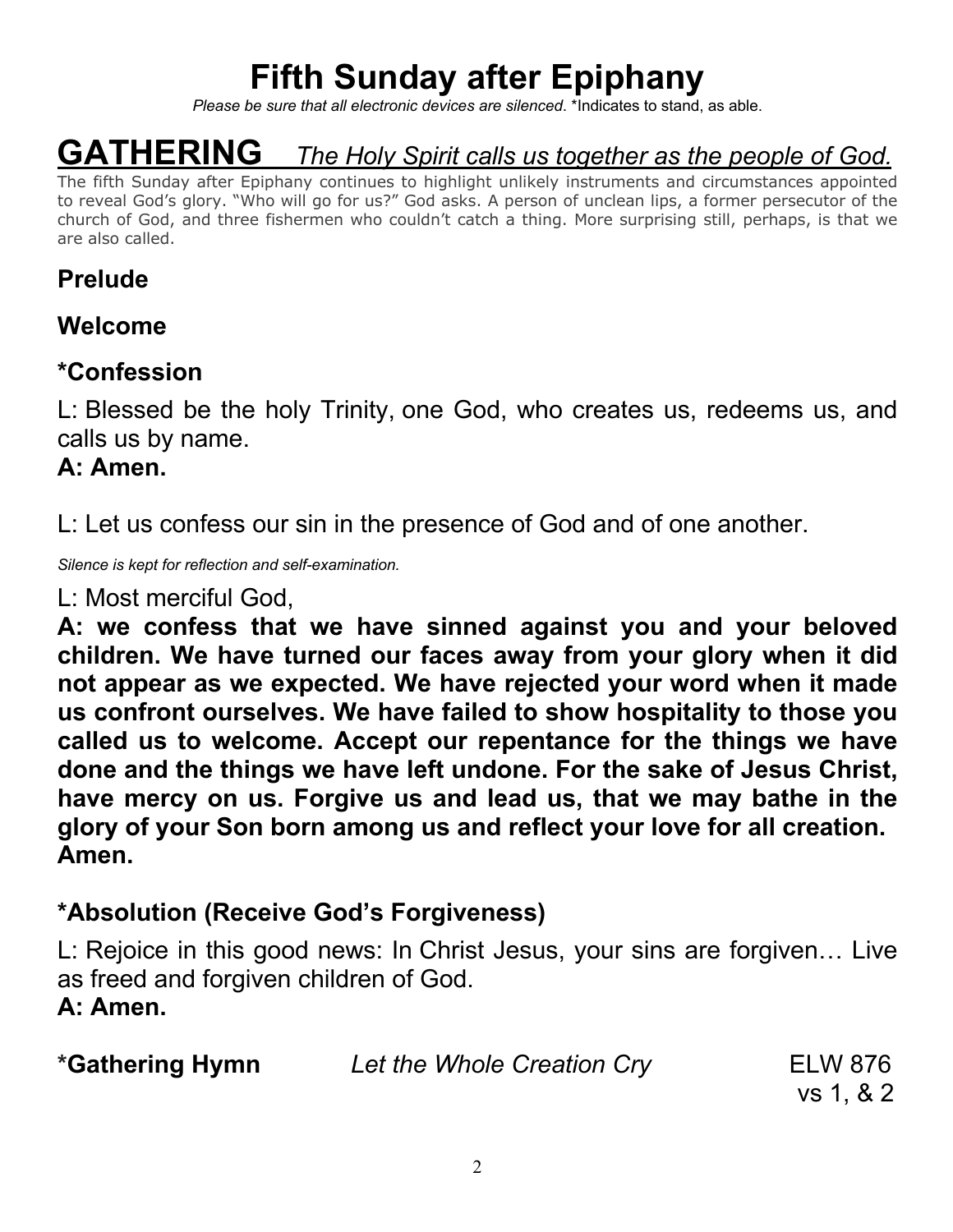# **\*Greeting**

L: The grace of our Lord Jesus Christ, the love of God, and the communion of the Holy Spirit be with you all.

# **A: And also with you.**

# **\*Prayer of the Day**

L: Let us pray, Most holy God….and by your grace make us heralds of your Son, Jesus Christ, our Savior and Lord.

**A: Amen.**

# **WORD** *God speaks to us in scripture reading, preaching, and song.* **Psalm 138** (Please read responsively – all join in on the even verses)

<sup>1</sup> I give you thanks, O Lord, with my whole heart; before the gods I sing your praise;

- **2 I bow down toward your holy temple and give thanks to your name for your steadfast love and your faithfulness;**
	- **for you have exalted your name and your word above everything.**
- $3$  On the day I called, you answered me, you increased my strength of soul.
- **4 All the kings of the earth shall praise you, O Lord, for they have heard the words of your mouth.**

 $5$  They shall sing of the ways of the Lord, for great is the glory of the Lord.

- **6 For though the Lord is high, he regards the lowly; but the haughty he perceives from far away.**
- $7$  Though I walk in the midst of trouble,

you preserve me against the wrath of my enemies;

you stretch out your hand, and your right hand delivers me.

**8 The Lord will fulfill his purpose for me; your steadfast love, O Lord, endures forever. Do not forsake the work of your hands.**

# **A Reading from the 1st Letter to the Corinthians** *15:1-11*

Paul delivers in a nutshell the story of the gospel that was given to him. In the lineage of the Christian faith, we have received the good news of God's love from generations of believers before us, and we *continue to tell this story to the world.*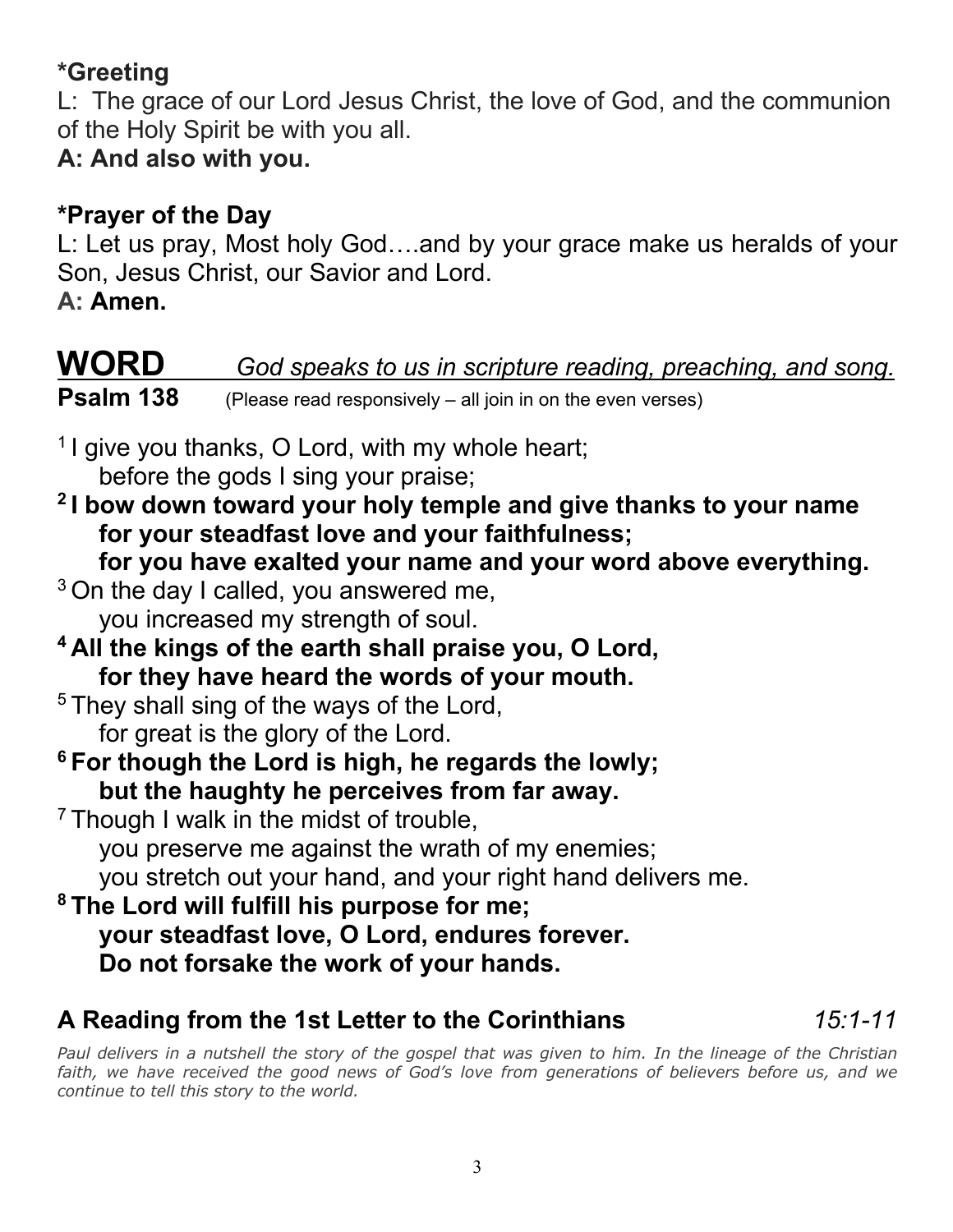**\*Gospel** *Luke 5:1-11*

# L: The holy gospel according to Luke the 5<sup>th</sup> chapter. **A: Glory to you, O Lord.**

*Jesus' teaching of God's word has begun to draw great crowds. For Simon, James, and John, Jesus' teaching inspires hospitality, then obedience, and then risk. After Jesus' creative power is revealed, fear and amazement lead these three fishermen to leave everything behind to become apostles.*

#### L: The gospel of the Lord. **A: Praise to you, O Christ.**

**Message**

**Special Music**

#### **\*Offering**

L: Let us pray… Blessed are you, O God,

A: **Sovereign of the universe. You offer us new beginnings and guide us on our journey. Lead us to your table, nourish us with this heavenly food and prepare us to carry your love to a hungry world, in the name of Christ our light. Amen.**

#### **\*Prayers of the People**

The response to "God of grace," is **"Hear our prayer."**

**MEAL** *God feeds us with the presence of Jesus Christ.*

#### **\*GREAT THANKSGIVING**

L: The Lord be with you.

#### **A: And also with you.**

L: Lift up your hearts.

#### **A: We lift them to the Lord.**

L: Let us give thanks to the Lord our God.

## **A: It is right to give our thanks and praise.**

**\*Words of Institution**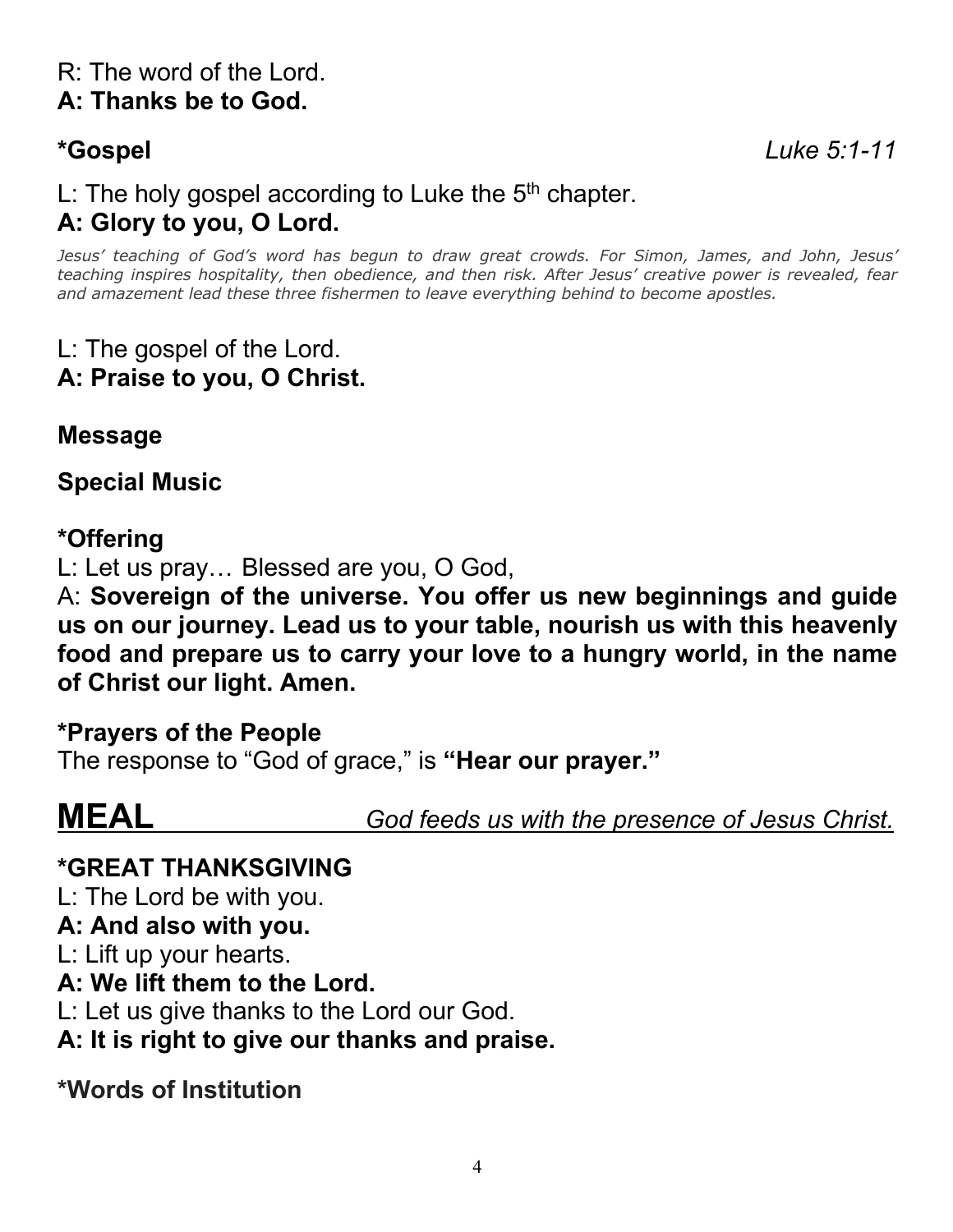### **\*Lord's Prayer**

L: Gathered into one by the Holy Spirit, we pray as Jesus taught us.

**Our Father, who art in heaven, hallowed be thy name, thy kingdom come, thy will be done, on earth as it is in heaven. Give us this day our daily bread; and forgive us our trespasses, as we forgive those who trespass against us; and lead us not into temptation, but deliver us from evil. For thine is the kingdom, and the power, and the glory, forever and ever. Amen.**

L: Come to God's table. There is a place for you and enough for all.

# **Sharing the Supper**

*Each row will be dismissed by an usher, to maintain proper social distancing. Communicants will walk down the center aisle to the rear of the sanctuary where communion will be received. Please remain near the center of the aisle to avoid crowding the ends of pews. Masks must be kept on until standing in front of communion assistant where you will receive bread and wine. Juice and gluten free options are available upon your request. There will be a small trash can to dispose of your cup. Masks are to be returned to proper wearing, covering nose and mouth, prior to returning to your seat via the side aisle. If you need communion brought to you in your pew, please notify an usher. All baptized believers are welcome at God's table.* 

# **\*Prayer after Communion**

L: We give you thanks, gracious God…strengthened with the richness of your grace in your Son, Jesus Christ.

**A: Amen.**

# **SENDING** *God blesses us and sends us in mission to the world.*

#### **\*Blessing**

L: God, who leads you in pathways of righteousness, who rejoices over you, and who calls you by name, bless your going out and your coming in, today and forever.

**A: Amen.**

\*Sending Hymn *I Love to Tell the Story* ELW 661

vs 1, 3

## **Announcements**

## **\*Dismissal**

L: Go with Christ into a weary world. Share the good news.

**A: We will! Thanks be to God.**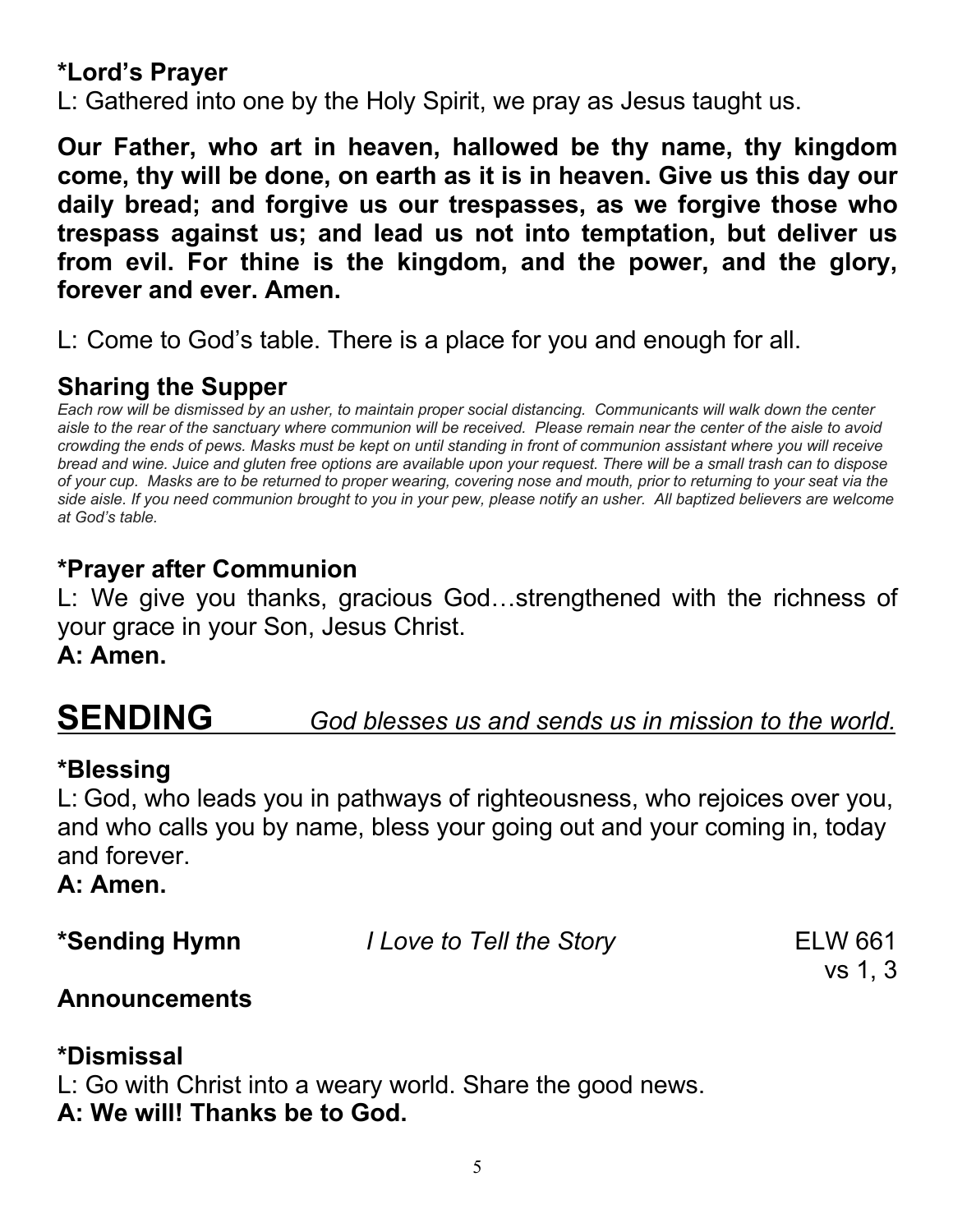**Financial Information:** We are in the process of updating the financial information for the church and will provide the information you have come to expect each week in next week's bulletin.

## **Sunday, February 6, 9:00 AM**

|                     | <b>Greeter</b>    | <b>Reader</b>      | <b>Usher</b>      | <b>Technology</b><br><b>Assistant</b> | Worship<br><b>Monitor</b> | Communion<br><b>Bread Server</b> | <b>Communion</b><br>Wine / Juice<br><b>Server</b> |
|---------------------|-------------------|--------------------|-------------------|---------------------------------------|---------------------------|----------------------------------|---------------------------------------------------|
| <b>Sunday, 9:00</b> | Cindy             | <b>Della Brown</b> | Howard            | <b>Missy</b>                          | Leo                       | Wendy                            | <b>Forrest</b>                                    |
| AM                  | <b>Carruthers</b> |                    | <b>Carruthers</b> | Gibboney                              | Kaufman                   | Kaufman                          | <b>Airhart</b>                                    |

Postlude Liturgy from sundaysandseasons.com, Augsburg Fortress Liturgies annual license #45465, copyright Augsburg Fortress, all rights reserved. OneLicense #A-725191. CCLI #1514582.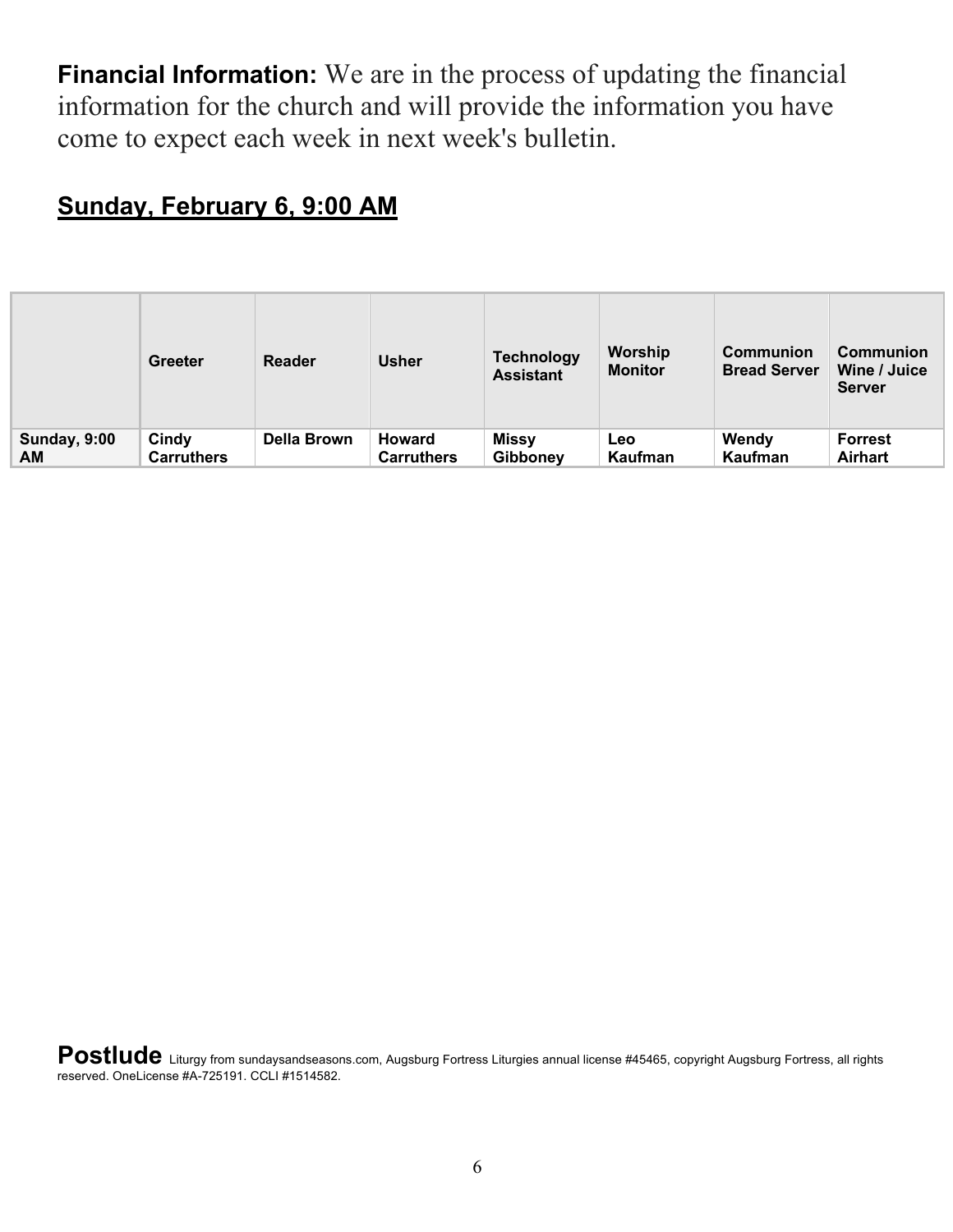#### **SPECIAL NOTES ABOUT CONGREGATIONAL CARE**

Please read through the names of people who have requested prayer for one reason or another. God knows the reason, and we are called to care. We offer care by; praying, picking up the phone to offer a word of encouragement, sending a note or text, and offering help where a need arises. That is Christian Care. Let's show the world what it means to be God's Church!!!

**PRAYER** is how we communicate with the God of the universe. Those we hold in our fervent prayers include: Dona Harmon, Gary Harmon, Marge Harrold, Rich Harrold, Shirley Hasenmeier, Donna Morefield, Pat Tomazic, Mathew Ward, Ben Hasenmeier, Sandie Kvasnika, Jean Lyren, John Lyren, Michael Miller, John Neuman, Dick Schenk, Laura, Paul, Ridley, those at risk for illness, health care workers, first responders, "essential" workers, and the homeless.

### **GENERAL INFORMATION**

**WORSHIP** is a time to connect with God and others, say thank you to God for everything we have been given, a time to learn and grow our faith and understanding and be challenged to follow the teachings of Jesus, a time to be in community. Please join us each Sunday at 9:00 am as we come together for worship.

**CONGREGATIONAL CARING** In an effort to keep our congregation and community safe and well, please be reminded that in this time of flu, colds, COVID and its variants, if you are not feeling well, please be kind to yourself and others and stay home!!! Sunday worship continues to be streamed weekly on Facebook. If you have a special need ie; groceries or prescriptions picked up or would like to be held in prayer please contact the church office. Let's do our best to stay well together!

**PASTOR KRIS OFFICE HOURS** Pastor Kris welcomes your visits and appointments. To better plan, please email or call her or the office directly to set up a time to meet: Zionhuron@gmail.com or pastorkrisschroeder@gmail.com or by phone at 419-433-4711. During this time of staff transition, Pastor Kris's scheduled office hours will vary week to week.

**OFFICE HOURS** Normal office hours are Mon – Thurs from 10:00 am – 3:00 pm when voicemails (419-433-4711) and emails (zionhuron@gmail.com) are addressed. Please visit our website at zionhuron.org for "everything Zion" and our Facebook page for general updates and live streaming of Sunday services.

**NEW MEMBERS** If you are interested in becoming a part of our Zion family, please contact Pastor Kris by leaving a message at the church office or emailing her at pastorkrisschroeder@gmail.com. New members will be received in early 2022! We are eager to have you join our family and help us share Jesus with the world!!!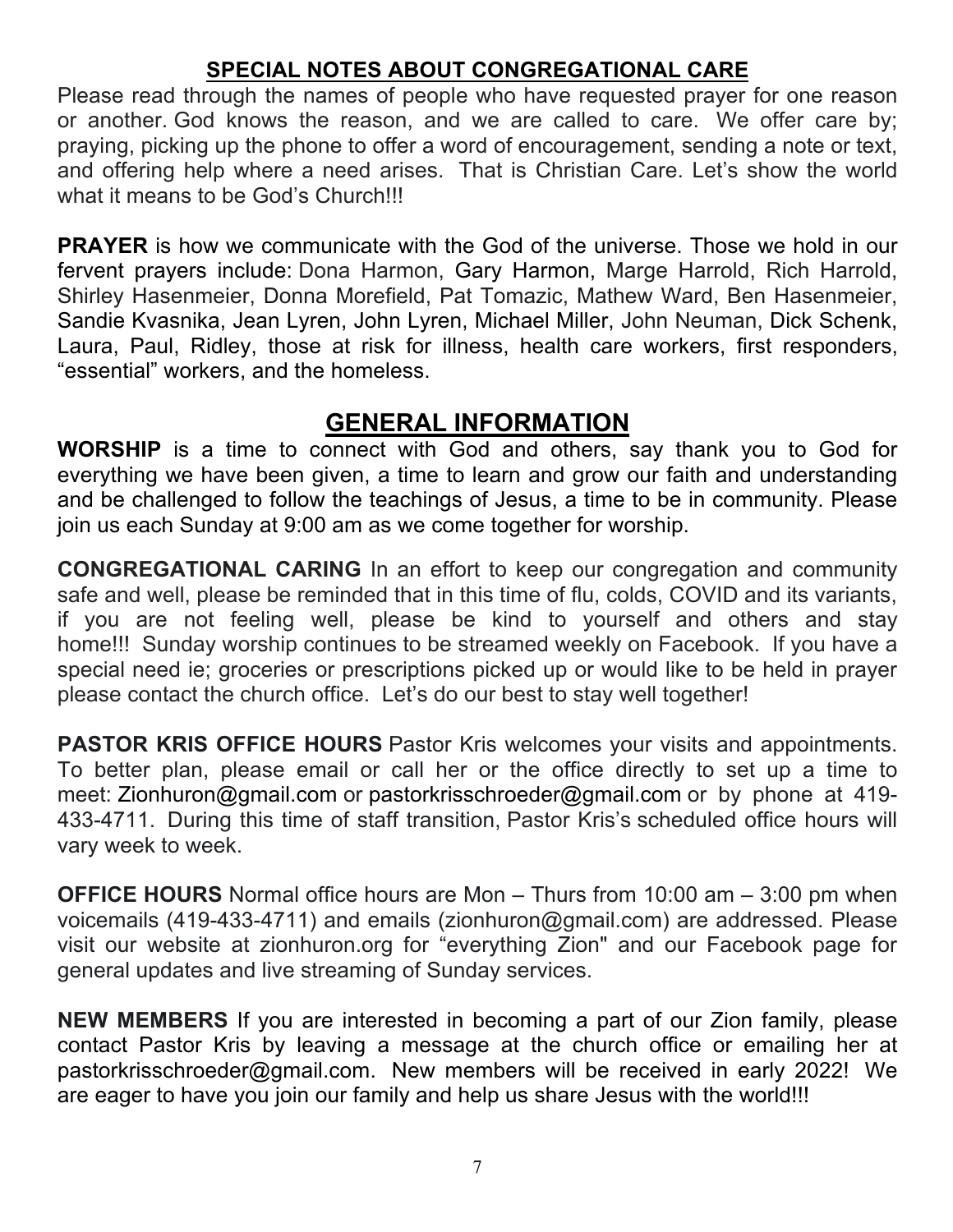**FAMILY CHIMES**, with the help from Mr. Walt, had so much fun preparing and sharing our music Christmas Eve that we are gearing up to continue in 2022! All are welcome to join no matter age or ability as "WE ARE FAMILY!" (A little flashback to 1979 for you!) To start, we plan to meet 2-3 times/month briefly after Sunday morning worship. Our first practice will be **next Sunday, February 6th**! Come if you are interested! Any questions, please reach out to Walt: wbaughman53@gmail.com or Missy Gibboney: magibboney@hotmail.com.

**BERLIN HEIGHTS KIWANIS CLUB CHIPOTLE FUNDRAISER** Please join in at Chipotle on Rt. 250 in Sandusky on Wednesday, Feb  $2^{nd}$  from  $4:00 - 8:00$  pm. This fundraiser will benefit Berlin Heights community projects, including the Huron Helping Hand Food Pantry. When you order, hand the cashier the orange flyer, (located on the table in the narthex) or tell the cashier that you are part of the Berlin Heights fundraiser **PRIOR** to ordering! If you order online, use code TW36PE9. Thanks for participating!

**AS WE VENTURE INTO WINTER,** a reminder regarding cancellation of worship and other church events. If we are at Level 3 by the Sheriff's Office, all events, including worship, will be canceled. If we are at Level 2, please check the church voicemail and website for updates. Stay safe this winter!

**2022 ENVELOPES ARE IN THE NARTHEX:** Please be sure to take yours home, and we ask for your assistance in distributing them to your family and friends! Thank you.

**END OF THE YEAR GIVING** 2021 Statements can be requested by emailing the office at zionhuron.com or calling 419-433-4711.

**CHURCH MASTER CALENDAR** We ask that **NO** event, meeting, or announcement be written on the church master calendar without first notifying the office of the date and time. Also, if you host an event, it is your responsibility at all tables, chairs, flip charts, etc. be put away before you leave from your meeting. Thank you for your cooperation.

**TODAY'S ALTAR FLOWERS** have been by given by Howard and Cynthia Carruthers to the glory of God.

**FLOWER CHART** The 2022 Sign-up Flower Chart is posted on the bulletin board in the narthex. Cindy Carruthers (419-602-7269) will again coordinate this ministry for 2022. Flowers are purchased from Sweet Pea Flower Truck and are \$25.00 per side. Invoices are placed in the cubby marked "Sweet Pea Invoice" in the upper room and can be picked up there. Payments should be mailed directly to Sweet Pea. Cindy will contact you before the flowers are ordered. If the flowers are to celebrate a special occasion or in honor or memory of a loved one, please notify Cindy or the office at 419- 433-4711 or zionhuron@gmail.com so it can be listed properly in the bulletin.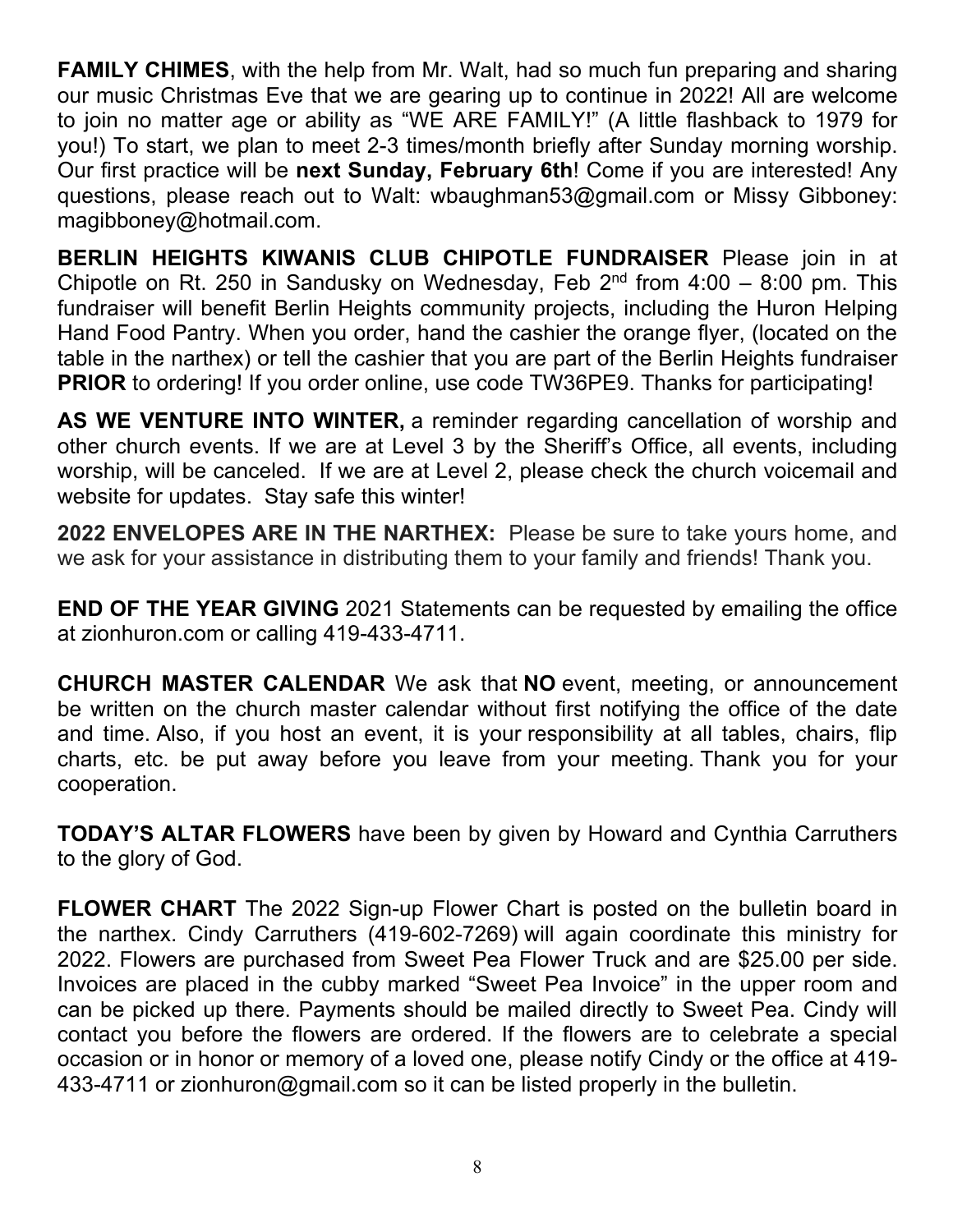**CONTINUOUS COMMUNION** We ask everyone to comply with mask-wearing before and after communion. An Usher will dismiss rows to maintain proper social distancing. Individuals will walk down the center aisle to the rear of the sanctuary, where you will receive communion. Remain near the center of the aisle to avoid crowding the ends of pews. Masks must be kept on until standing in front of the communion assistant, where you will receive bread and wine placed in your hand. Juice and gluten-free options are available upon your request. After receiving communion, place the small cup in the trash can and don your mask, covering your nose and mouth. Mask must be on before returning to your seat via the side aisle. Please notify an usher If you need communion brought to you in your pew.

**Additional Hymnals Have Been Placed Back in the Pews** Please keep in mind the hymnals were originally spaced out to encourage social distancing between social/family groups. This continues to be one of our mitigation strategies to keep us all safe from COVID-19. Thank you for your understanding

#### **OPPORTUNITIES TO SERVE**

**BABY SHOWER FOR JESUS** The Women of the ELCA (ZLCW) will host a baby shower for Jesus! Our collection runs from Thursday, Jan 6th (Epiphany Day) to Sunday, Feb  $20<sup>th</sup>$ . Items can be placed in the bin in the narthex or added to the "Mission Bin" located under the portico. All items will be donated to Heartbeat of Sandusky. Suggested items include crib quilts & sheets, receiving blankets, PJ's, onesies, gowns, infant towels & washcloths, baby bottles, pacifiers, travel and full-size baby lotions, powder, and shampoo. \*Formula and diapers of ALL sizes are the greatest need. **The Zion Lutheran Church Women (ZLCW) would like to challenge the congregation to exceed last year's donation of 1000 diapers, 2400 baby wipes and 8 cans of formula. If you would prefer not to shop, monetary gifts are gladly accepted. Checks should be made out to Zion and have Heartbeat notated in the memo. The ZLCW will match monetary donations up to \$200.** Questions can be directed to Karen Munsterman at 419-433-7710 or Joyce Keane.

**HURON HELPING HANDS FOOD PANTRY** is always looking for items to fill their shelves, to provide to those in need. Needed items include canned fruit, boxed cereal, canned ravioli, canned pasta, canned beef stew, Rice-a-Roni, baking mix, pancake mix, body wash, and shampoo. Egg cartons are also currently needed.

**SONSHINE PROJECT** We continue to collect items for the residents of our Rye Beach neighborhood. To get involved, please contact Shelia and Tom Preston, 419-433-8504.

**Activity Bags** are back for our younger members and visitors. The Activity Bags are located at the entrance of the Sanctuary. Please use a bag during the worship service. We ask that you put all items back into the bag and return to the proper place, so that others may also enjoy.